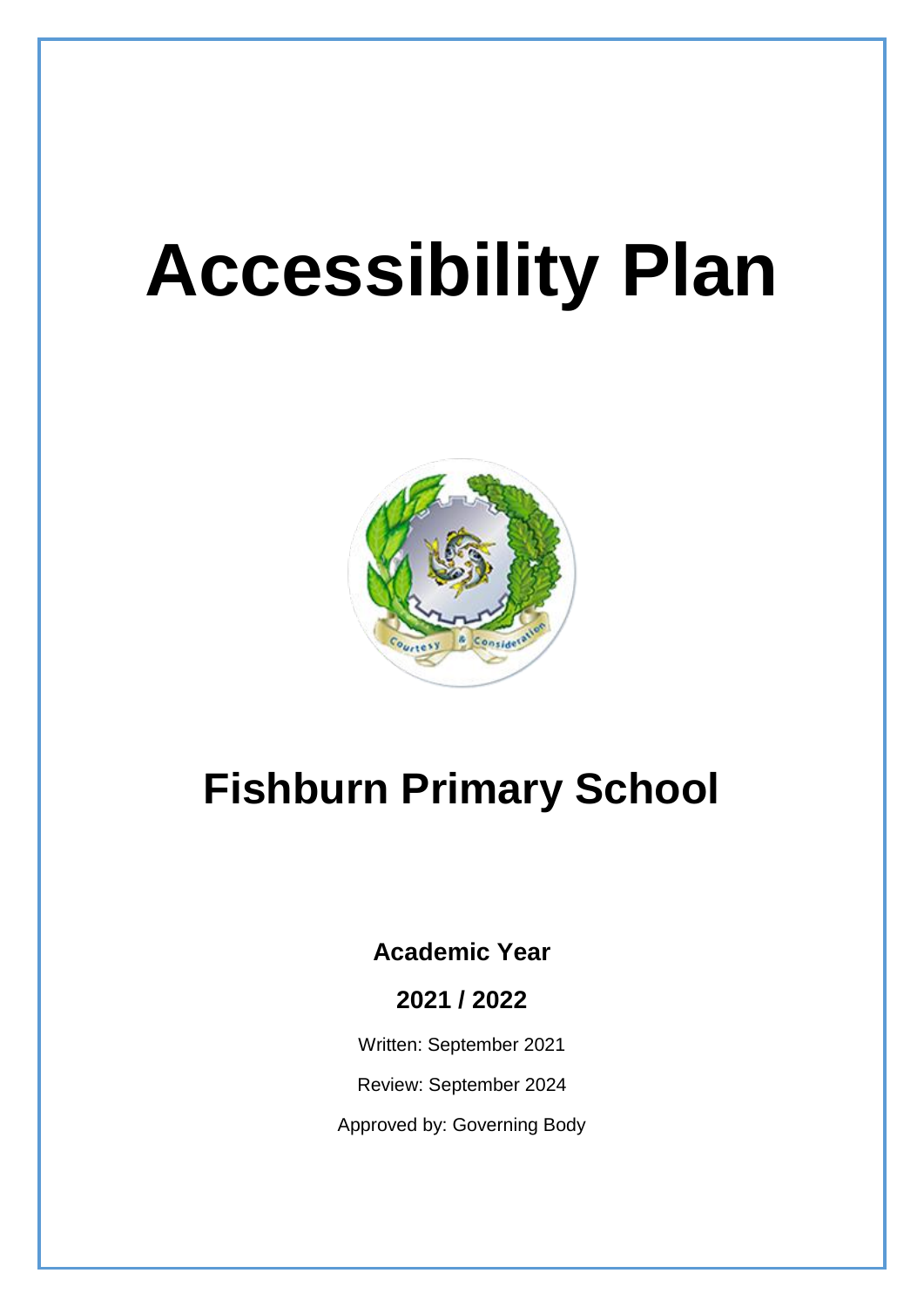# **Accessibility Plan**

# **Fishburn Primary School 2021**

Under the Equality Act 2010 schools should have an Accessibility Plan. The Equality Act 2010 replaced all existing equality legislation, including the Disability Discrimination Act. The effect of the law is the same as in the past, meaning that "schools cannot unlawfully discriminate against pupils because of sex, race, disability, religion or belief and sexual orientation". According to the Equality Act 2010 a person has a disability if:

(a) He or she has a physical or mental impairment, and

(b) The impairment has a substantial and long-term adverse effect on his or her ability to carry out normal day-to-day activities.

The Accessibility Plan is listed as a statutory document of the Department for Education's guidance on statutory policies for schools. The Plan must be reviewed every three years and approved by the Governing Body. The review process can be delegated to a committee of the Governing Body, an individual or the Headteacher. The Plan will form part of the School Development Plan and will be monitored by the Headteacher and evaluated by the relevant Governors' committee. The current Plan will be appended to this document.

We are committed to working together to provide an inspirational and exciting learning environment where all children can develop an enthusiasm for life-long learning which reflects our school ethos. We believe that children should feel happy, safe and valued so that they gain a respectful, caring attitude towards each other and the environment both locally and globally.

**1)** The Accessibility Plan is structured to complement and support the school's Equality Objectives, and will similarly be published on the school website. We understand that the Local Authority will monitor the school's activity under the Equality Act 2010 (and in particular Schedule 10 regarding Accessibility) and will advise upon the compliance with that duty.

**2)** Fishburn Primary School is committed to providing an environment that enables full curriculum access that values and includes all pupils, staff, parents and visitors regardless of their education, physical, sensory, social, spiritual, emotional and cultural needs. We are committed to taking positive action in the spirit of the Equality Act 2010 with regard to disability and to developing a culture of inclusion, support and awareness within the school.

**3)** Our Accessibility Plan shows how access is to be improved for disabled pupils, staff and visitors to the school within a given timeframe and anticipating the need to make reasonable adjustments to accommodate their needs where practicable.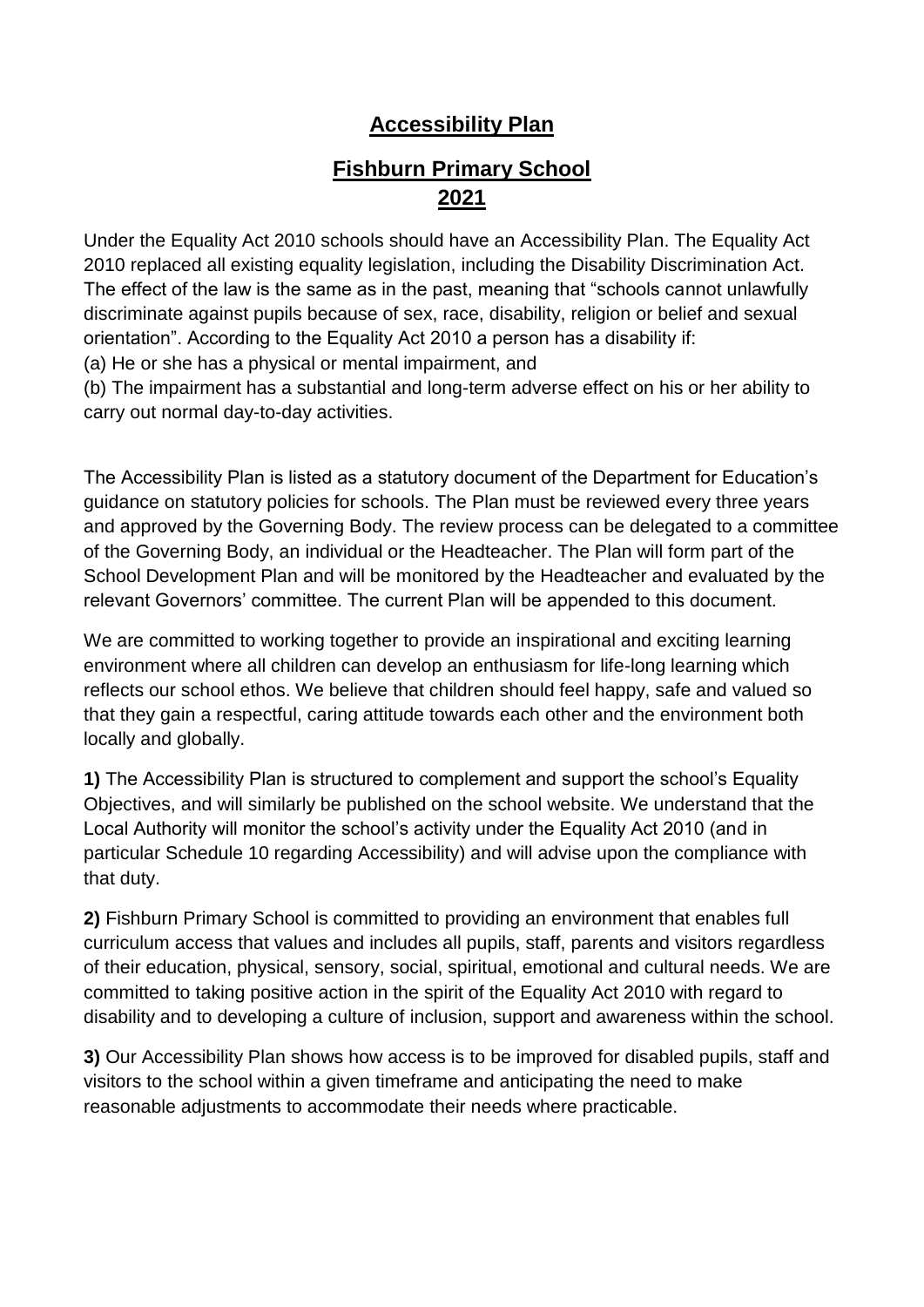The Accessibility Plan contains relevant and timely actions to increase access to the curriculum for pupils with a disability, expanding the curriculum as necessary to ensure that pupils with a disability are as, equally, prepared for life as are the able-bodied pupils.

**4)**This Accessibility Plan has been drawn up in consultation with the Local Authority, pupils, parents, staff and governors of the school and covers the period from April 2020 to September 2023.

**5)**We are committed to providing a fully accessible environment which values and includes all pupils, staff, parents and visitors regardless of their education, physical, sensory, social, spiritual, emotional and cultural needs. We are committed to challenging negative attitudes about disability and accessibility and to developing a culture of awareness, tolerance and inclusion.

**6)**Fishburn Primary School plans, over time, to increase the accessibility of provision for all pupils, staff and visitors to the school. The Accessibility Plan will contain relevant actions to:

- Improve access to the physical environment of the school, adding specialist facilities as necessary. This covers improvements to the physical environment of the school and physical aids to access education
- Increase access to the curriculum for pupils with a disability, expanding the curriculum as necessary to ensure that pupils with a disability are as, equally, prepared for life as are the able-bodied pupils; (If a school fails to do this they are in breach of the Equality Act 2010). This covers teaching and learning and the wider curriculum of the school such as participation in after-school clubs, leisure and cultural activities or school visits. It also covers the provision of specialist aids and equipment, which may assist these pupils in accessing the curriculum.
- Improve the delivery of written information to pupils, staff, parents and visitors with disabilities. Examples might include handouts, timetables, textbooks and information about the school and school events. The information should be made available in various preferred formats within a reasonable time frame.

We aim to ask about any disability or health condition in early communications with new parents and carers. For parents and carers of children already at the school, we collect information on disability as part of our ongoing discussions and we have an open and genuine relationship with our parents.

Disabled pupils participate in extra-curricular activities. Some aspects of extra-curricular activities present particular challenges, for example: lunch and break times for pupils with social/interaction impairments, after-school clubs for pupils with physical impairments, school trips for pupils with medical needs.

There are no parts of the building which children or adults with physical impairments cannot access.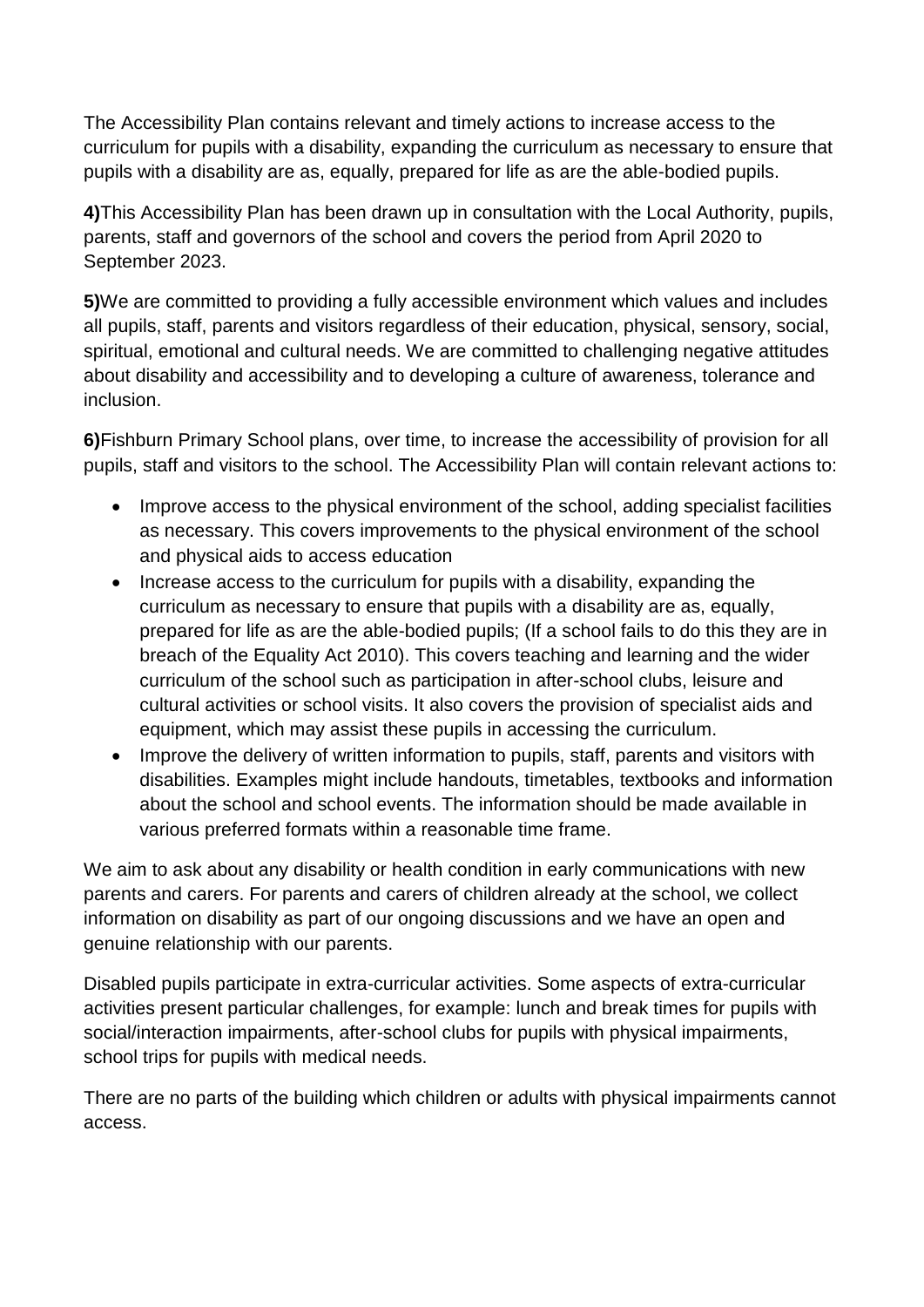There are few areas of the curriculum to which disabled pupils could have limited or no access. Some areas of the curriculum present particular challenges, for example: PE for pupils with a physical impairment, science and technology for pupils with a visual impairment, humanities for pupils with learning difficulties. Other issues affect the participation of disabled pupils, for example: bullying, peer relationships, policies on the 3 administration of medicines, the provision of personal care, the presence or lack of role models or images of disabled people, in effect, all the school's policies and procedures, written and unwritten. We are a communication friendly environment. Inclusion is at the heart of our practice.

**7)**Attached are Action Plans, relating to these key aspects of accessibility. These plans will be reviewed and adjusted on an annual basis. New Plans will be drawn up every three years.

**8)**We acknowledge that there is a need for ongoing awareness raising and training for staff and governors in the matter of disability discrimination and the need to inform attitudes on this matter.

**9)**The Accessibility Plan should be read in conjunction with the following policies, strategies and documents:

- Curriculum
- Equalities
- Staff Development
- Health & Safety (including off-site safety)
- Inclusion
- Special Needs and Disabilities Information Report and Policy
- Behaviour Management
- School Improvement Plan
- Asset Management Plan
- School Brochure and Mission Statement
- Supporting Pupils with Medical Conditions
- Staff Handbook and Code of Conduct

**10)**The Action Plan for physical accessibility relates to the Access Audit of the School, which is undertaken regularly by the Local Authority. It may not be feasible to undertake some of the works during the life of this first Accessibility Plan and therefore some items will roll forward into subsequent plans. The audit will need to be revisited prior to the end of each first three-year plan period in order to inform the development of the new Plan for the following period.

The KS2 teaching areas are on a level ground floor with wide corridors and several access points from outside. KS1 and EYFS teaching areas are accessible by 6 steps in two banks of three and a lift. The hall and ICT Suite are accessible to all by the use of a lift.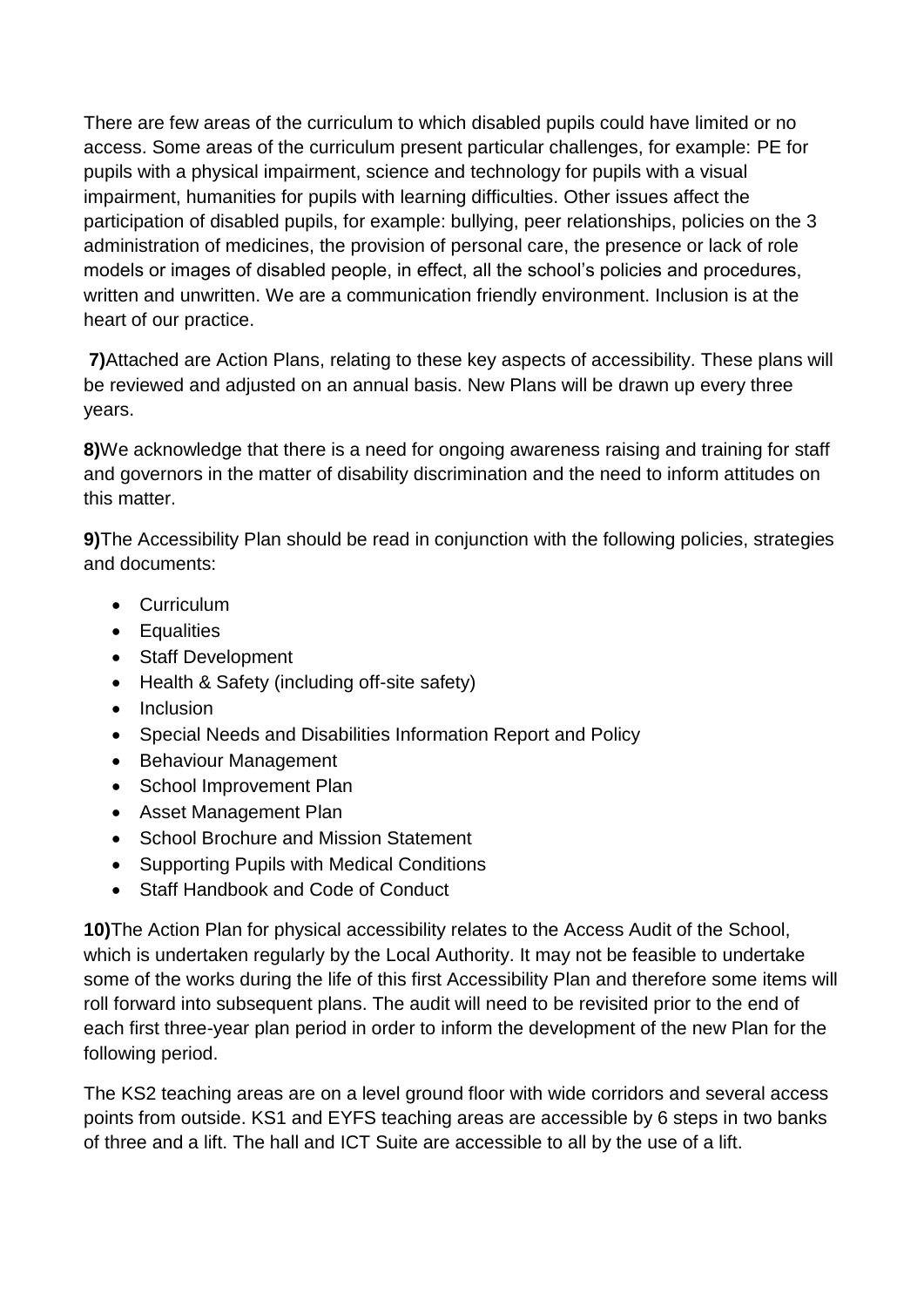On-site car parking for staff and visitors will include a dedicated disabled parking bay. All entrances to the school are flat and all have wide doors fitted. The main entrance features a secure lobby and will be fitted with a low bell, to assist wheelchair users. There are disabled toilet facilities available for children and adults, these are fitted with handrails. The school has internal emergency signage and escape routes are clearly marked, this does not include refuge areas for wheelchair users as almost all rooms have direct access to the outdoors.

**11)**As curriculum policies are reviewed, a section relating to access will be added to that on Equality and Diversity. The terms of reference for all governors' committees will contain an item on "having regard to matters relating to Access".

Equality Impact Assessments will be undertaken as and when school policies are reviewed. The terms of reference for all governors' committees will include the need to consider Equality and Diversity issues as required by the Equality Act 2010.

**12)**The School Brochure will make reference to this Accessibility Plan.

**13)**The School's complaints procedure covers the Accessibility Plan.

**14)**The Plan will be monitored through the Curriculum and Standards and Finance & Premises Committees of the Governing Body.

**15)**The school will work in partnership with the Local Authority.

**16)**We will consult with experts when new situations regarding pupils with disabilities are experienced.

**17)**The Plan will be monitored by Ofsted as part of their inspection cycle.

Written April 2020

Review September 2021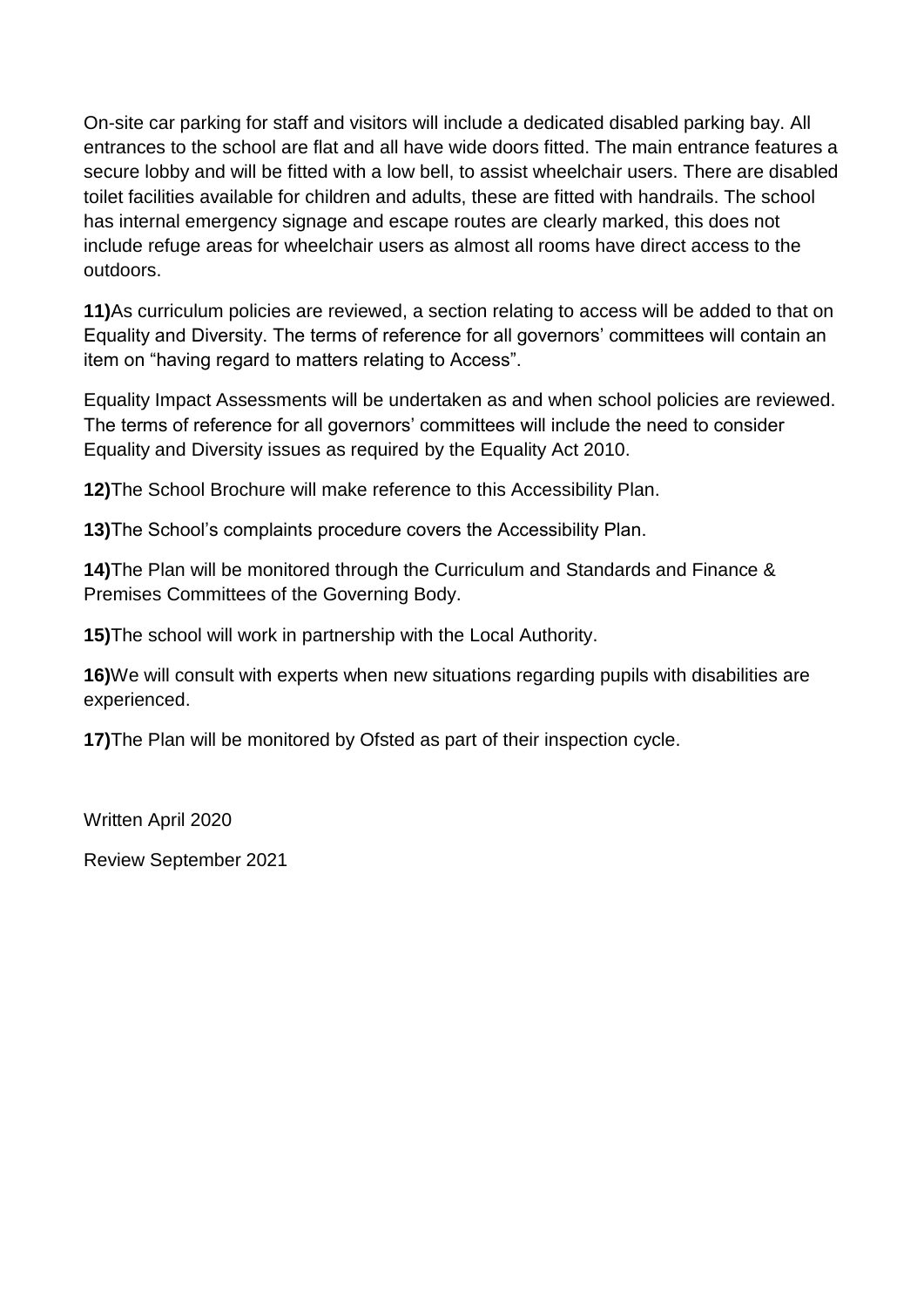#### **Fishburn Primary School Accessibility Plan 2020-2023**

#### **Improving the Physical Access at Fishburn Primary School**

An Access Audit was carried out by Miss Ferguson, Deputy Headteacher, Miss Hockaday, School Business Manager in April 2020 and a number of recommendations made:

| <b>Item</b>                                                  | <b>Activity</b>                                                             | Timescale                    | Cost       |
|--------------------------------------------------------------|-----------------------------------------------------------------------------|------------------------------|------------|
|                                                              |                                                                             |                              |            |
| <b>Doors</b>                                                 | Anti-glare film to be applied to the main doors                             | By April 2021                | 50         |
| <b>Staircases</b>                                            | Colour-contrasted handrails to both sides of<br>staircases                  | By April 2021                | 30         |
| Accessible toilet                                            | Ensure that the accessible toilet areas remain<br>clear to assist with use. | Ongoing good<br>housekeeping | Staff time |
| <b>Improve Reception facilities</b>                          | The counter is lowered to a maximum height                                  | Counter is currently 87cm.   |            |
|                                                              | of 800mm, with knee-space under.                                            | To be reviewed if needed.    |            |
| Light switches, power outlets<br>and emergency alarm buttons | The be moved to wheelchair height, as money<br>allows.                      | As funding available         |            |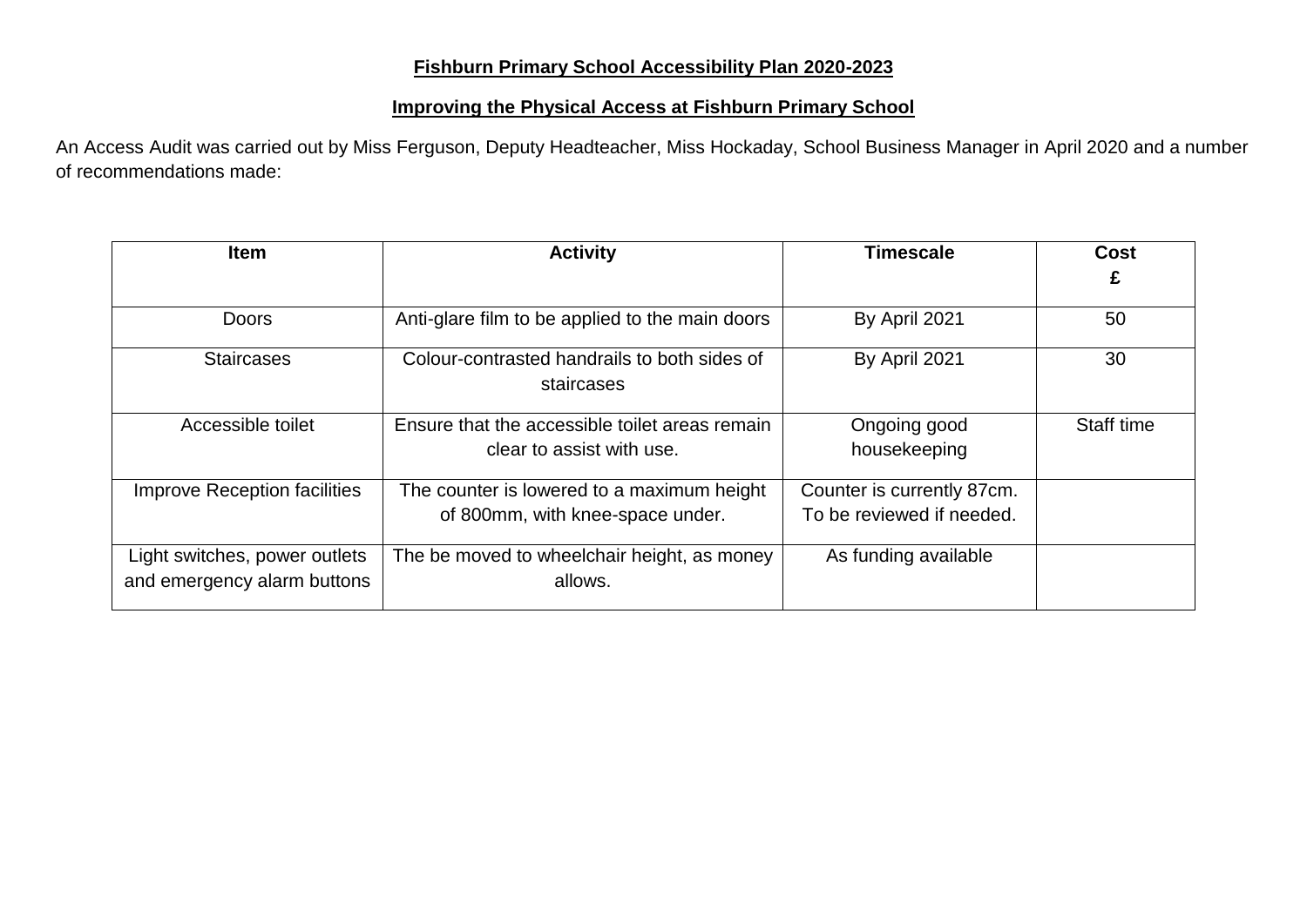# **Fishburn Primary School Accessibility Plan 2020-2023**

### **Improving the Curriculum Access at Fishburn Primary School**

| Target                                                                                                                                                                                                            | <b>Strategy</b>                                                                                                                                                                   | Outcome                                                                                                                                                                                                                                                                                                                           | Timeframe                                                                                                              | Achievement                                                                      |
|-------------------------------------------------------------------------------------------------------------------------------------------------------------------------------------------------------------------|-----------------------------------------------------------------------------------------------------------------------------------------------------------------------------------|-----------------------------------------------------------------------------------------------------------------------------------------------------------------------------------------------------------------------------------------------------------------------------------------------------------------------------------|------------------------------------------------------------------------------------------------------------------------|----------------------------------------------------------------------------------|
| Ongoing training for<br>teaching staff on<br>differentiating the<br>curriculum and<br>providing opportunities<br>for children despite<br>barriers to learning<br>based on the<br>Curriculum 2014<br>requirements. | Monitoring and assessment of learning<br>and teaching to inform SLT of training<br>needs for whole team and individual<br>members of staff.                                       | All teachers differentiate and<br>adapt teaching and learning<br>in order to address barriers<br>to learning for all children<br>including those identified<br>with Special Needs and<br>Disabilities.                                                                                                                            | Ongoing as part<br>of whole school<br>monitoring,<br>assessment and<br>school<br>improvement.                          | All children can access<br>and succeed under the<br>Curriculum 2014<br>outcomes. |
| All after school clubs,<br>breakfast clubs and<br>educational visits are<br>planned to ensure the<br>participation of the<br>whole range of pupils                                                                | Review all out-of-school provision to<br>ensure compliance with Equality Act 2010<br>and Special Educational Needs Code of<br>Practice 0-25 years (September 2014)<br>legislation | All out-of-school activities<br>will be conducted in an<br>inclusive environment with<br>providers that comply with<br>all current and future<br>legislative requirements.<br>Individual risk assessments,<br>where appropriate will be<br>undertaken in order to<br>ensure the safeguarding of<br>the whole school<br>community. | Ensure that all<br>out of hours<br>provision is<br>open to all and<br>engenders<br>inclusivity on an<br>ongoing basis. | Increase in access to all<br>school activities for all<br>disabled pupils        |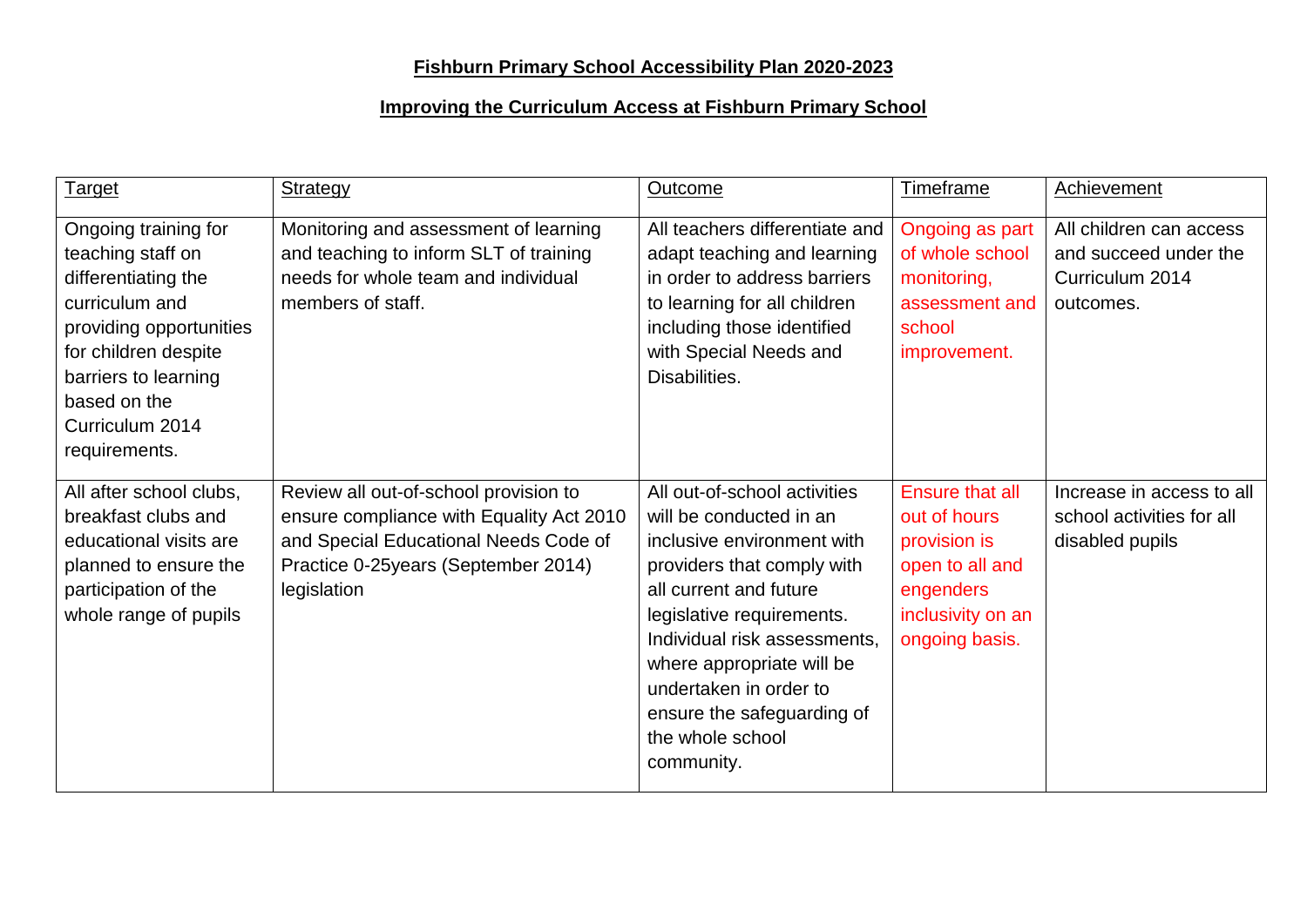| Classrooms are           | Review and implement a preferred layout      | Lessons start on time            | <b>Ongoing based</b> | Increase in access to   |
|--------------------------|----------------------------------------------|----------------------------------|----------------------|-------------------------|
| optimally organised to   | of furniture and equipment to support the    | without the need to make         | on individual        | the National Curriculum |
| promote the              | learning process in individual class bases   | adjustments to                   | class needs.         |                         |
| participation and        |                                              | accommodate the needs of         |                      |                         |
| independence of all      |                                              | individual pupils. Staff         |                      |                         |
| pupils.                  |                                              | rearrange furniture based on     |                      |                         |
|                          |                                              | the needs of the pupils          |                      |                         |
|                          |                                              | within the lessons.              |                      |                         |
| To ensure full access to | Use of specialist staff as necessary. CPD    | Advice taken and strategies      | Ongoing              | Increase access to the  |
| the curriculum for all   | for staff. A differentiated curriculum with  | evident in classroom             |                      | curriculum for all SEND |
| children                 | alternatives offered. The use of P levels to | practice. All SEND children      |                      | pupils.                 |
|                          | assist in developing learning opportunities  | supported and accessing          |                      |                         |
|                          | for children and also in assessing           | curriculum.                      |                      |                         |
|                          | progress in different subjects. A range of   |                                  |                      |                         |
|                          | support staff including trained teaching     |                                  |                      |                         |
|                          | assistants Multimedia activities to Advice   |                                  |                      |                         |
|                          | taken and strategies evident in classroom    |                                  |                      |                         |
|                          | practice. All SEND children supported and    |                                  |                      |                         |
|                          | accessing curriculum. Ongoing Increase       |                                  |                      |                         |
|                          | access to the curriculum for all SEND        |                                  |                      |                         |
|                          | pupils. 7 support most curriculum areas.     |                                  |                      |                         |
|                          | Use of interactive ICT equipment. Specific   |                                  |                      |                         |
|                          | equipment sourced                            |                                  |                      |                         |
| To finely review         | <b>SENCO Class teacher meetings Pupil</b>    | Progress made towards            | Ongoing              | Increased use of        |
| attainment and           | progress Scrutiny of assessment system       | <b>SEN Support Plan targets.</b> |                      | attainment to fine tune |
| progress of all SEN      | Regular liaison with parents                 | Evaluated plans show clear       |                      | outcomes.               |
| pupils against new       |                                              | steps and progress made.         |                      |                         |
| curriculum               |                                              |                                  |                      |                         |
| expectations. Define     |                                              |                                  |                      |                         |
| good progress.           |                                              |                                  |                      |                         |
|                          |                                              |                                  |                      |                         |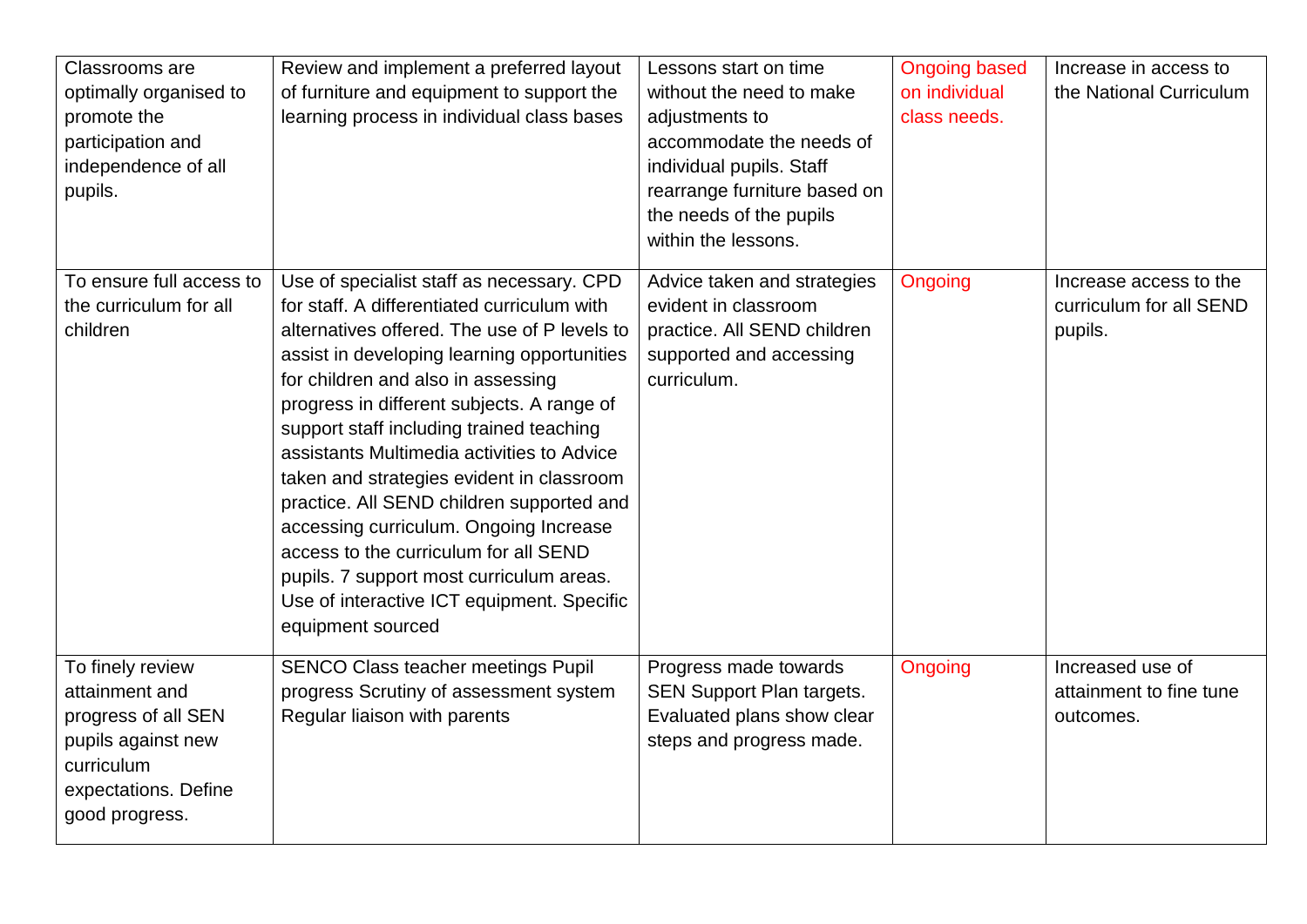| To monitor attainment<br>of Able, Gifted &<br>Talented pupils                          | Policy and Able G&T list to be updated<br>and monitored                                                                                                                                                                                                                                                                                                                                                                                                                                                                             | Able G&T children making<br>proportionate progress.<br>Achieving above average<br>results                                                                                                                                             | Ongoing and at<br>least annual<br>review of list. | Higher than average<br>outcomes for this group<br>of pupils |
|----------------------------------------------------------------------------------------|-------------------------------------------------------------------------------------------------------------------------------------------------------------------------------------------------------------------------------------------------------------------------------------------------------------------------------------------------------------------------------------------------------------------------------------------------------------------------------------------------------------------------------------|---------------------------------------------------------------------------------------------------------------------------------------------------------------------------------------------------------------------------------------|---------------------------------------------------|-------------------------------------------------------------|
| To promote the<br>involvement of SEND<br>pupils in classroom<br>discussions/activities | Within the Curriculum, the school aims to<br>provide full access to all aspects of the<br>curriculum by providing (where<br>appropriate)<br>• Wheelchair access Appropriate staff<br>training<br>• Giving alternatives to enable disabled<br>pupils to participate successfully in<br>lessons<br>• Creating positive images of disability<br>within the school so that pupils grow into<br>adults who have some understanding of<br>the needs of disabled people<br>•To take account of variety of learning<br>styles when teaching | Variety of learning styles<br>and multisensory activities<br>evident in planning and in<br>the classrooms. Ensuring<br>that the needs of all pupils,<br>parents and staff are<br>represented within the<br>school regardless of need. | Ongoing                                           | Levels of successful<br>involvement evident                 |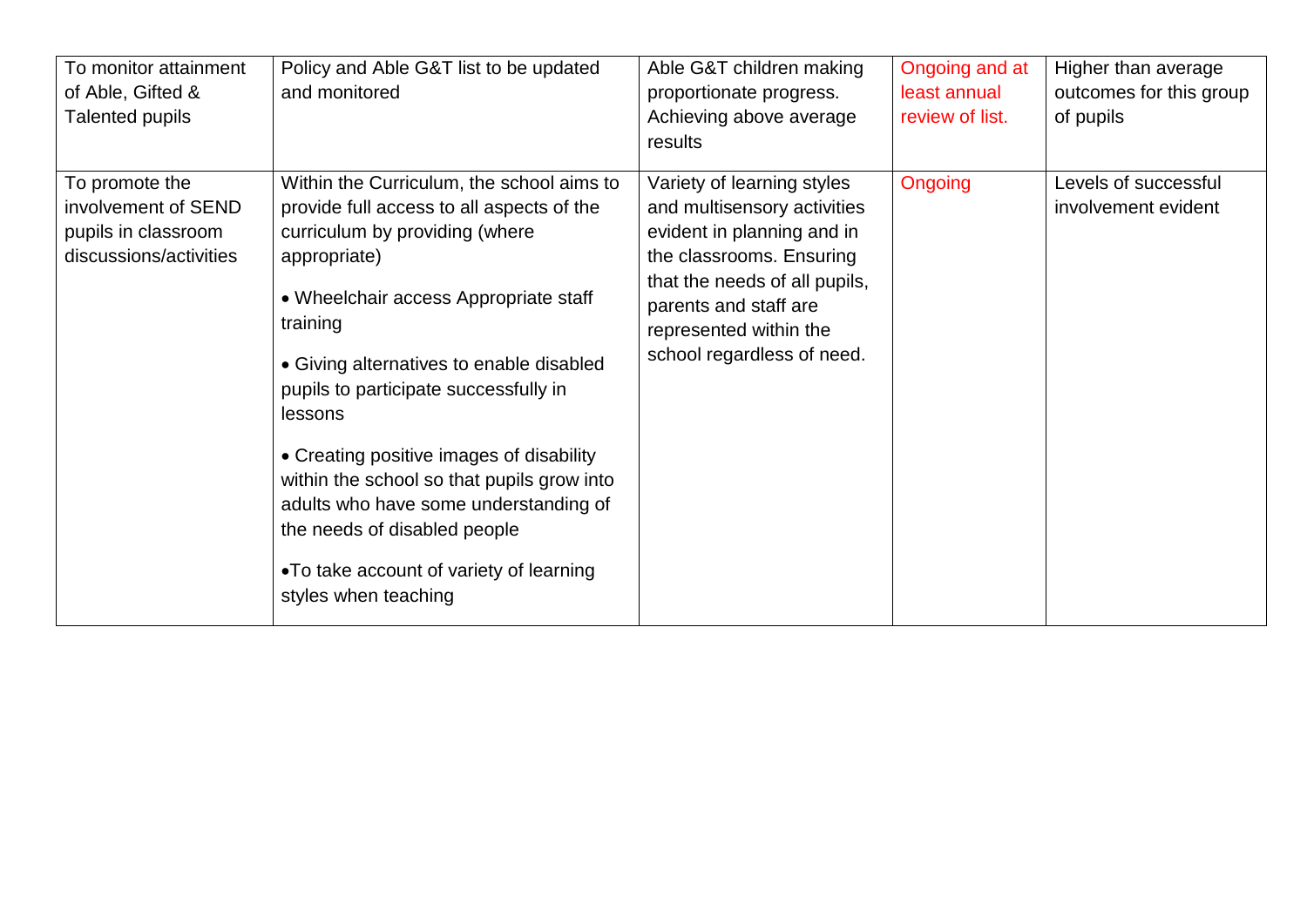# **Fishburn Primary School Accessibility Plan 2020-2023**

#### **Improving the Delivery of Written Information at Fishburn Primary School**

| <b>Target</b>                                                                                                                                                       | <b>Strategy</b>                                                                                                                                                                          | <b>Outcome</b>                                                                                                                       | Timeframe                                                                                                                                        | Achievement                                                                          |
|---------------------------------------------------------------------------------------------------------------------------------------------------------------------|------------------------------------------------------------------------------------------------------------------------------------------------------------------------------------------|--------------------------------------------------------------------------------------------------------------------------------------|--------------------------------------------------------------------------------------------------------------------------------------------------|--------------------------------------------------------------------------------------|
| Availability of written<br>material in alternative<br>formats.                                                                                                      | The school will make itself aware of the<br>services available through the LA for<br>converting written information into<br>alternative formats.                                         | The school will be<br>able to provide<br>written information<br>in different formats<br>when required for<br>individual<br>purposes. | Ongoing                                                                                                                                          | Delivery of information<br>to disabled pupils<br>improved.                           |
| Make available school<br>brochures, school<br>newsletters and other<br>information for parents in<br>alternative formats.                                           | Review all current school publications<br>and promote the availability in different<br>formats for those that require it Google<br>translate function on the website can be<br>accessed. | All school<br>information<br>available for all.                                                                                      | Ongoing, include use of<br>digital formats to assist.                                                                                            | Delivery of school<br>information to parents<br>and the local<br>community improved. |
| Staff in school will<br>communicate with<br>pupils/visitors/parents/carers<br>and other professionals in a<br>sensitive and appropriate<br>way for that individual. | Arrange training courses if need is<br>identified. Staff support if a different<br>approach is needed.                                                                                   | Awareness of<br>target group raised.                                                                                                 | Through regular face to<br>face meetings, written<br>and verbal<br>communication. Use of<br>website and gateway to<br>inform and<br>communicate. | School is more<br>effective in meeting the<br>needs of the<br>community.             |

General

| To review all statutory        | To comply with the Equality act 2010 | Ongoing $2019/20$ | All policies clearly |
|--------------------------------|--------------------------------------|-------------------|----------------------|
| policies to ensure that they   |                                      |                   | reflect inclusive    |
| reflect inclusive practice and |                                      |                   | practice and         |
| procedure.                     |                                      |                   | procedure.           |
|                                |                                      |                   |                      |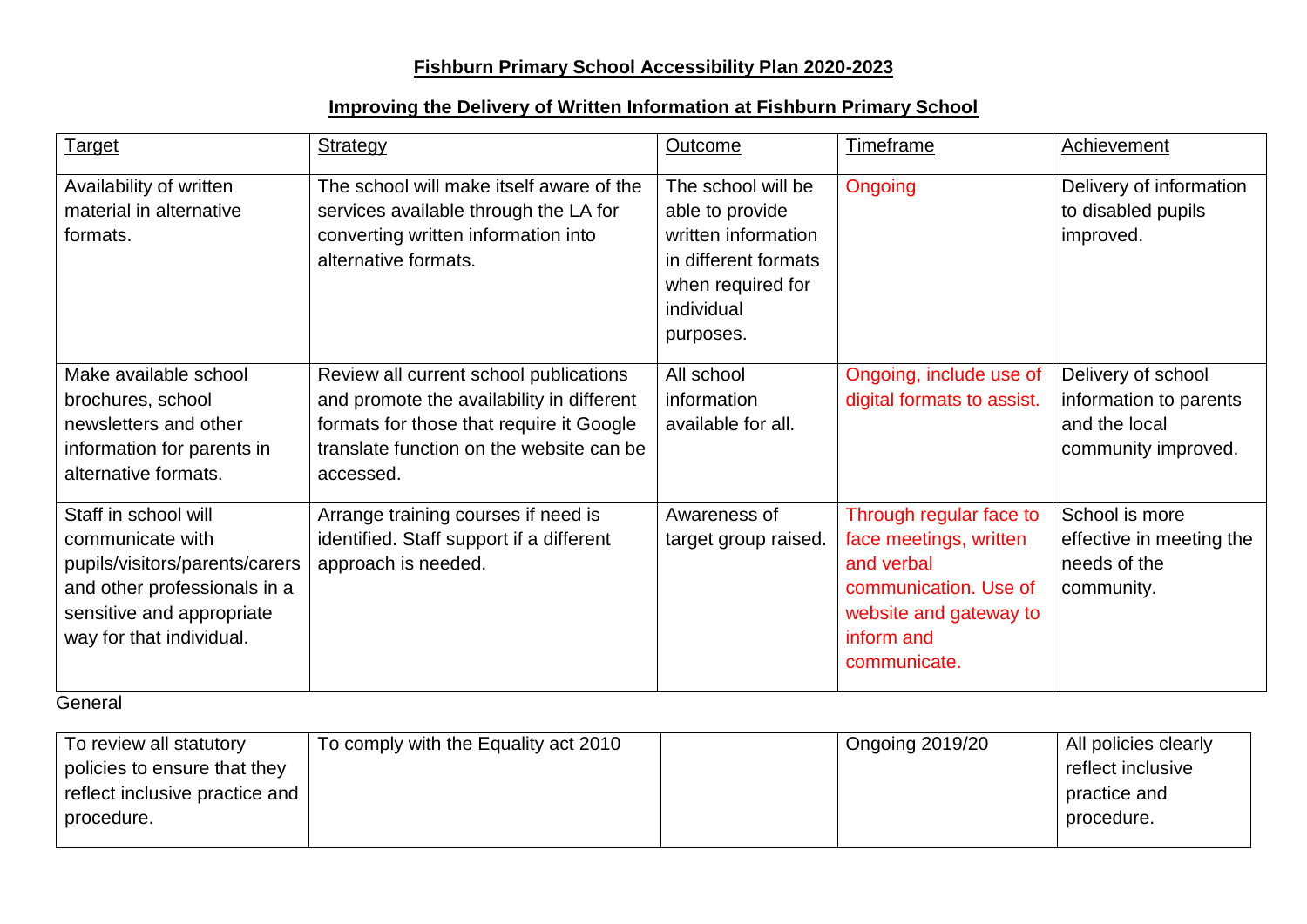Improving the physical environment of the school to increase the extent to which disabled pupils can take advantage of education and associated services

| Improve the physical                                         | The school will take account the needs of            | Enabling needs to be                            | Ongoing        | Any areas identified             |
|--------------------------------------------------------------|------------------------------------------------------|-------------------------------------------------|----------------|----------------------------------|
| environment of school                                        | pupils, staff and visitors with physical             | met where possible.                             |                | as requiring                     |
| environment.                                                 | difficulties and sensory impairments when            |                                                 |                | improvement are                  |
|                                                              | planning and undertaking future Enabling             |                                                 |                | dealt with asap.                 |
|                                                              | needs to be met where possible. Ongoing              |                                                 |                |                                  |
|                                                              | Any areas identified as requiring                    |                                                 |                |                                  |
|                                                              | improvement are dealt with asap 9                    |                                                 |                |                                  |
|                                                              | improvements and refurbishments of the site          |                                                 |                |                                  |
|                                                              | and premises, such as improved access,               |                                                 |                |                                  |
|                                                              | lighting, and colour schemes, and more               |                                                 |                |                                  |
|                                                              | accessible facilities and fittings.                  |                                                 |                |                                  |
|                                                              |                                                      |                                                 |                |                                  |
| Ensure visually stimulating<br>environment for all children. | Colourful, lively displays in classrooms and         | Teaching and support<br>staff ensure the lively | Ongoing        | Display used                     |
|                                                              | inviting role play areas.                            | and inviting                                    |                | effectively as a<br>teaching and |
|                                                              |                                                      | environment is                                  |                |                                  |
|                                                              |                                                      | maintained.                                     |                | learning tool.                   |
|                                                              |                                                      |                                                 |                |                                  |
| Ensuring all with a disability                               | Staff to:                                            | Staff to enable needs                           | With immediate | Enabling needs to be             |
| are able to be involved.                                     |                                                      | to be met where                                 | effect, to be  | met where possible.              |
|                                                              | Create access plans for individual<br>٠              | possible.                                       | constantly     |                                  |
|                                                              | disabled children as part of SEN                     |                                                 | reviewed       |                                  |
|                                                              | <b>Support Plan process</b>                          |                                                 |                |                                  |
|                                                              | Ensure that any information relating to<br>$\bullet$ |                                                 |                |                                  |
|                                                              | parents/carers access needs are met                  |                                                 |                |                                  |
|                                                              | Ensure that toles and responsibilities               |                                                 |                |                                  |
|                                                              | are allocated e.g. Mini Police and                   |                                                 |                |                                  |
|                                                              | monitors etc.                                        |                                                 |                |                                  |
|                                                              |                                                      |                                                 |                |                                  |
|                                                              |                                                      |                                                 |                |                                  |